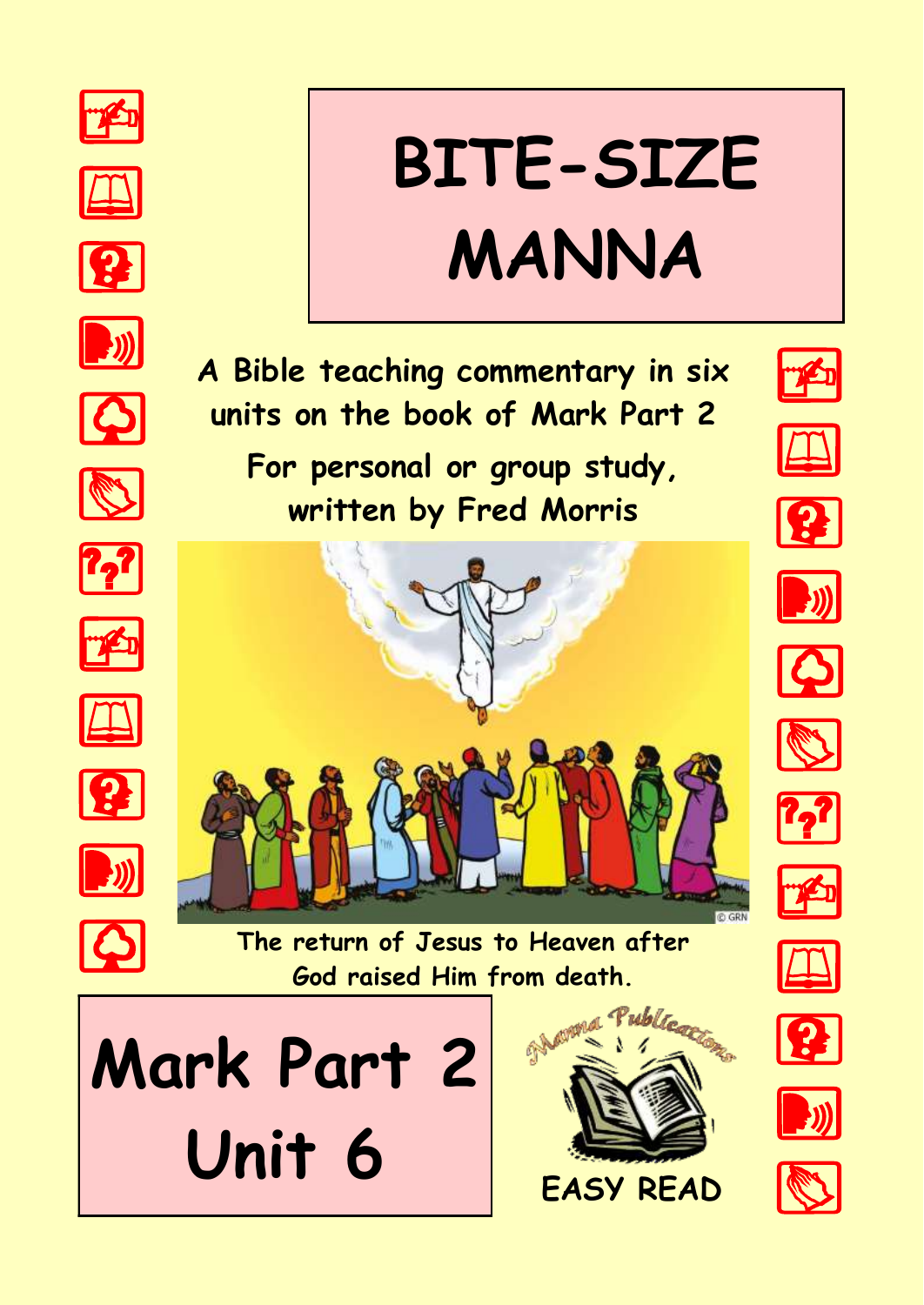## **Unit 6: Chapters 15:21 to 16:20. The Crucifixion of Jesus**

The Roman soldiers put the cross on the shoulders of Jesus and made Him carry it. Then they took a man in the street and made him carry the cross for Jesus the Son of God.

They came to the Place of the Skull, and there they crucified Jesus by nailing Him to the cross of wood.

The soldiers mocked and sneered at Him and offered Him vinegar to drink.

"Let us not tear His robe," one said. "Let us cast lots to see who will get it". The robe was 'woven in one piece from top to bottom'.

The Old Testament psalmist prophesied, "They divided My garments among them and cast lots for My clothing".

They crucified Jesus at nine in the morning and wrote a message on the cross, "The King of the Jews".

They waited for Jesus to die. While they watched, He prayed for them on the cross, "Father, forgive them, for they do not know what they are doing".

There were other people watching the crucifixion:

- the crowd:
- Simon, who carried the cross for Jesus;
- the disciples;
- the women who mourned for Him:
- the men who were crucified near Him, prophesied in the Old Testament.

Jesus said to the women, "Daughters of Jerusalem, do not weep for Me; weep for yourselves and for your children".

People who passed near the cross shook their heads and said, "Save Yourself! Come down … if You are the Son of God". The religious leaders mocked Jesus and so did the other prisoners.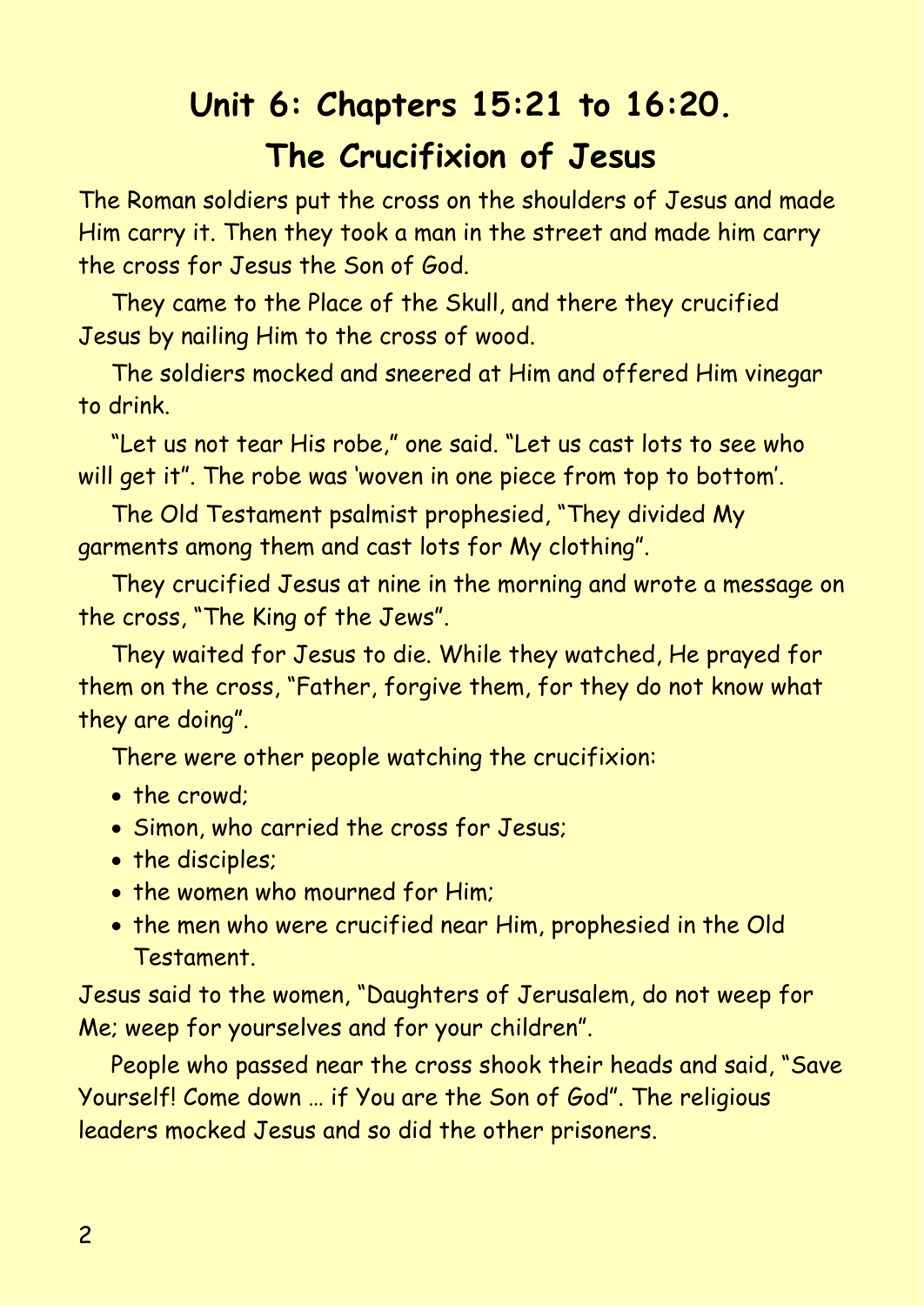Mary the mother of Jesus stood near the cross with His aunt and Mary Magdalene. When Jesus saw these faithful women, He said to His mother, "Dear woman, here is your son." He said to His disciple John, "Here is your mother". John took Mary to his own home to care for her. By this time Mary was a widow.

Two robbers also hung on crosses, one on each side of the cross of Jesus. One said, "Aren't you the Christ? Save yourself! Save us!"

This upset the other criminal. He rebuked him saying, "Do you not fear God, since you are under the same sentence? We are punished fairly, for we are getting what our actions deserve, but this man has done nothing wrong".

He turned to Jesus, "Remember me," he begged, "when You come into Your Kingdom".

Jesus forgave him and said, "What I am telling you is true. Today you will be with Me in Paradise".

#### **The Miracles at the Crucifixion**

Jesus cried out to God, His Father. "My God, my God, why have you deserted me?" Jesus felt abandoned by God. This was part of His suffering on the cross. With a loud cry, He took His last breath.

When Jesus died, God gave many great signs:

- Darkness at midday. It lasted for three hours. The sun did not leave the sky, but a shadow fell upon the earth. (This three-hour darkness even reached to Rome, hundreds of miles away, as recorded by a Roman historian.)
- The Temple curtain was torn from top to bottom. The message was plain. People could then enter the most holy place and come straight to God, because of the sacrifice of Jesus. We no longer need a High Priest to ask God to forgive our sins. Jesus is our High Priest. Through His blood and His death, we can now come to God in the name of Jesus.
- The earthquake. 'The earth shook and the rocks split'. God shook the earth with His great power.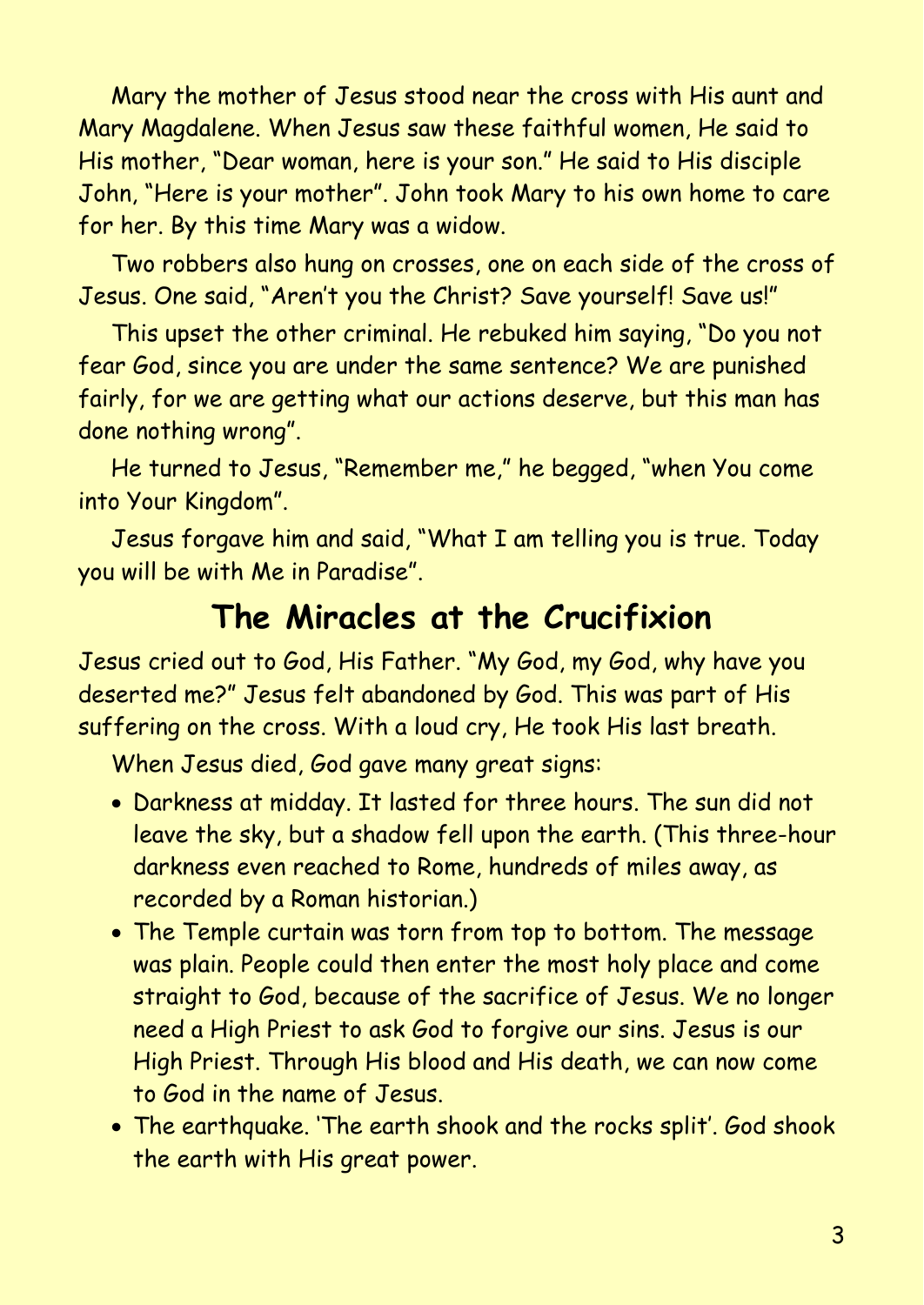- The graves in that area opened and many of God's people were raised to life. Their spirits and their bodies came back to life. After Jesus rose from the dead, they went into the city and appeared to many people.
- A Roman soldier saw Jesus cry out and die and he believed. He said "This man was surely the Son of God!"

Many of the women were there who followed Jesus during His ministry in Galilee and who took care of His needs.

## **How the Death of Jesus on the Cross Changed World History**

The Old Testament tells how God would send His Messiah to save His people Israel from their sins. The New Testament confirms how God sent His own Son to suffer and to die as their Messiah, then to rise again from death so that people who believe He is the Son of God can be forgiven and have everlasting life with Him.

To some, the cross is nothing more than a strange story. To those who know the love and mercy of God, it is the greatest thing that ever happened. The cross and death and resurrection of Jesus have become the most important events in history!

To people everywhere, the 'mystery of Christ' means, "I love you. I died for you. There is no other way for you to be saved from God's hatred of sin." We all deserve God's punishment, for all have sinned. God, in His love, saves us from the punishment we deserve. Jesus took the punishment in our place. For those who turn to Jesus and repent and believe that He died for them, their lives are changed. Their sins are forgiven. They come closer to God. They also become more like Jesus. They have hope of eternal life in Heaven, or meeting Him on Earth when He returns.

#### **Keeping the Body of Jesus Safe**

After the death of Jesus, events moved quickly because it would soon be sunset on that Friday evening. Then it would be the beginning of the Jewish Sabbath, when no work was allowed.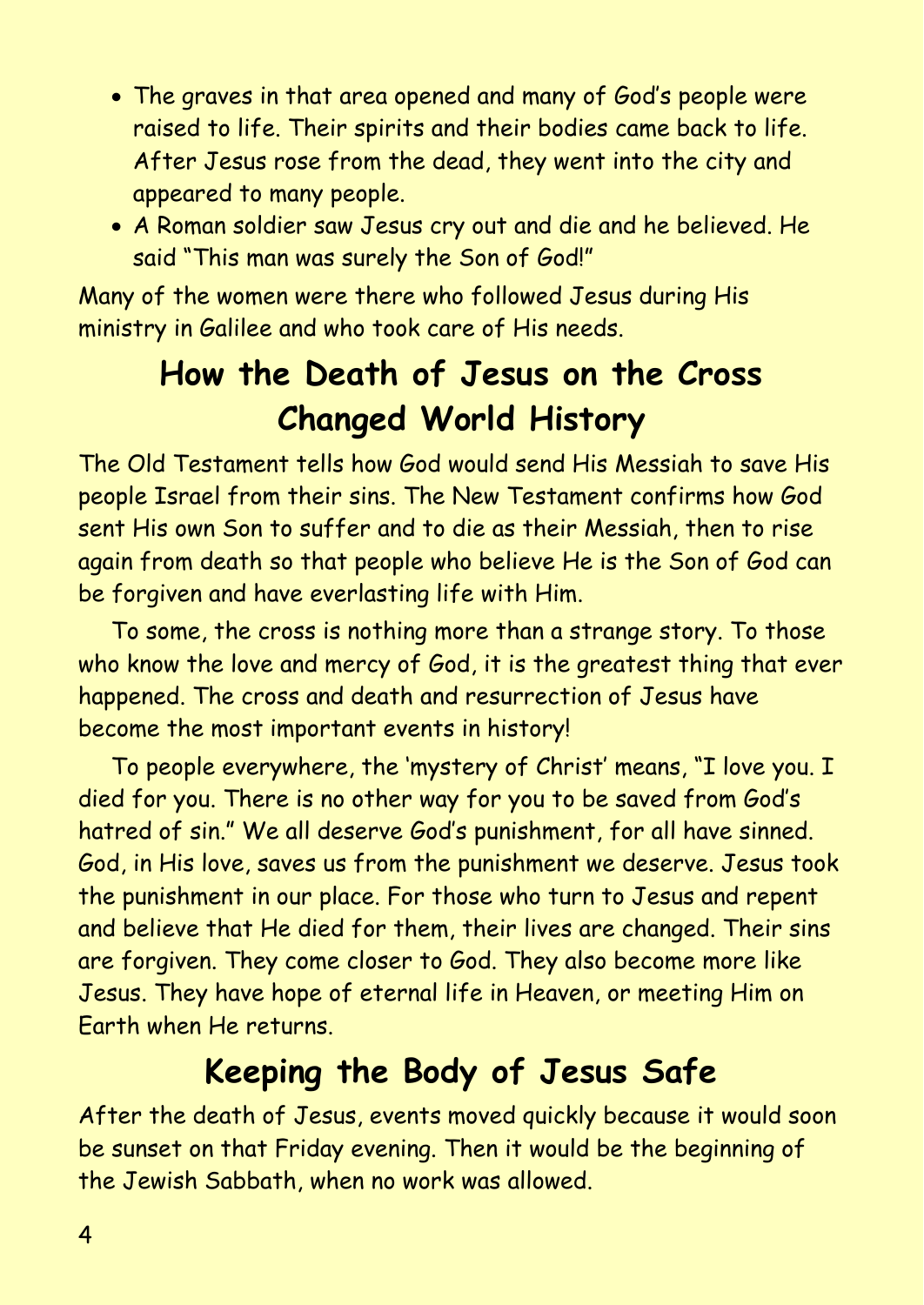

Joseph of Arimathea wrapped the body in clean cloth and placed it in his own tomb cut out of rock. The two Marys watched Joseph take the body of Jesus down from the cross. Pilate gave permission for Joseph to bury Jesus in the tomb. They rolled a large heavy stone in front of the tomb and went away. Mary Magdalene and Mary the mother of Jesus saw where the body of Jesus was placed.

The next day Pilate ordered that soldiers should watch the tomb so that no-one could steal the body of Jesus. This was because some of the Jewish leaders remembered Jesus saying that after three days he would come back to life.

### **2 Mark Chapter 16.**

#### **Jesus Rises from Death**

Early on Sunday, the first day of the week, three women brought spices to the tomb to anoint the body of Jesus. They wanted to put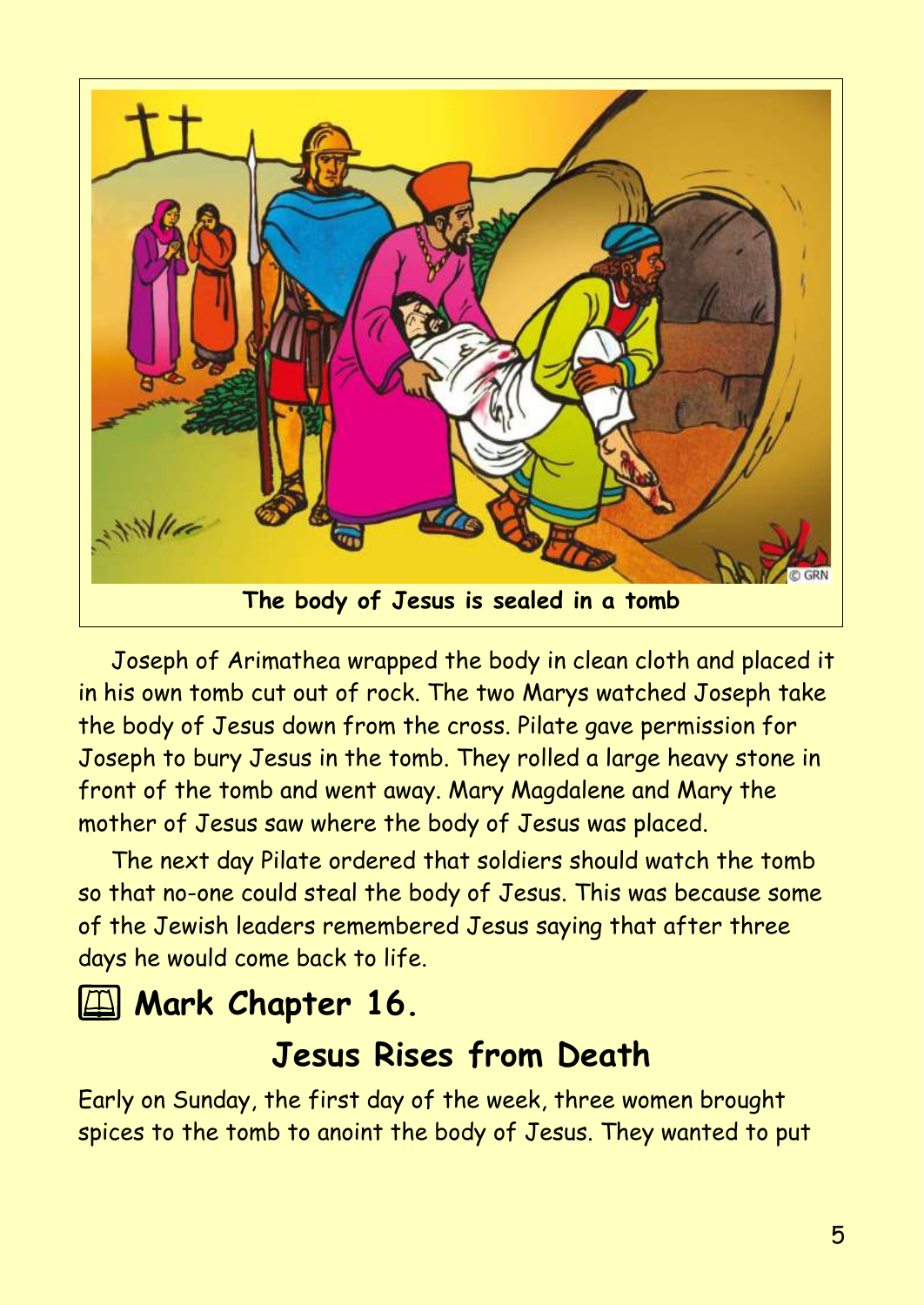them on the dead body of Jesus. It was the day after the Jewish Sabbath.

As they went to the tomb they asked each other, "Who will roll the stone away from the entrance of the tomb?" The stone was large and heavy, but they found it had been moved. An angel of God had done it.

A young man dressed in white was sitting in the tomb on the right. "Do not be afraid," he said to them. "I know you are looking for Jesus … He is not here. He is risen! … See the place where they had put him". "Go quickly! Tell His disciples He has risen from the dead".

The angel especially mentioned Peter, who had denied Jesus three times. The angel then said that Jesus would go to Galilee to meet the disciples. "It will be just as He told you".

The women ran from the tomb, saying nothing to anyone. They were afraid yet full of joy. When they got back to the city, they told the eleven disciples and the others, but they did not believe the women.

#### **Jesus Meets His Followers**

Peter and John ran to the tomb. John got there first. He looked in and saw the strips of linen, but he did not go in. Peter went into the tomb first. He saw the strips of linen and also the burial cloth that had been round Jesus. The cloth was folded by itself. When they saw this, they realised that Jesus had risen from death!

Mary Magdalene went back to the tomb and stood outside crying. Then she saw a man she thought was the gardener. "They have taken my Lord away", she said. "I do not know where they have put Him".

Then Jesus said her name, "Mary". She knew that voice! She knelt down before Him and worshipped Him, holding onto His feet.

"Do not hold onto Me," He said to her. "I have not yet returned to the Father".

Mary Magdalene hurried back to tell the disciples.

That evening, the disciples were in the upper room. The doors were locked because they were afraid of the Jewish leaders. Jesus came and stood among them and said, "Peace be with you."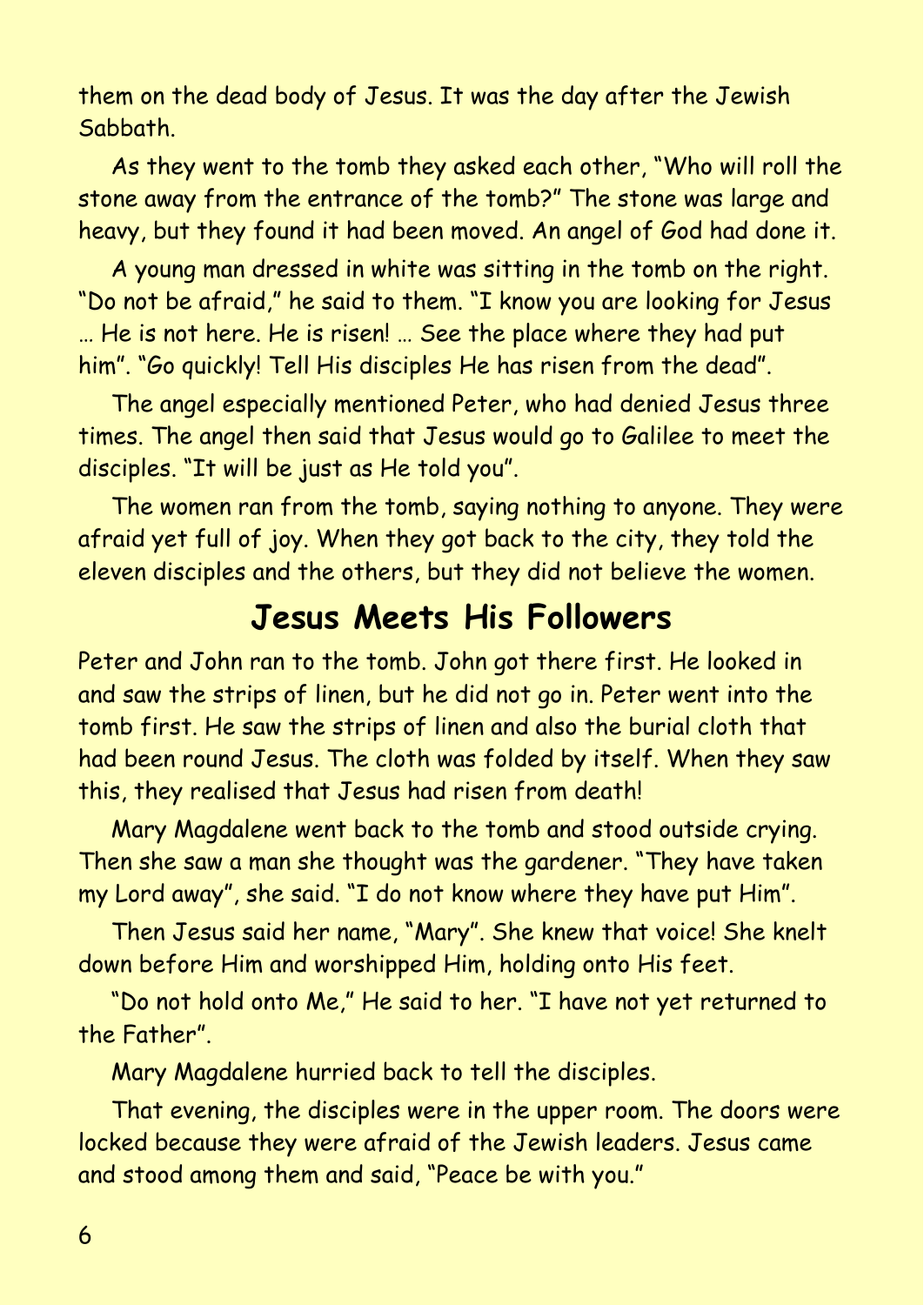After He had said this, He showed them the wounds in His hands and His side. The disciples were full of joy when they saw the Lord.

Meanwhile the religious leaders bribed the Roman guards to tell everyone that the body of Jesus had been stolen by the disciples.

## **What Jesus Said before He Returned to Heaven**

After the resurrection of Jesus, the eleven disciples went to Galilee as Jesus and the angel had told them. These are the last teachings of Jesus:

- 1. He told them, "All authority in Heaven and on Earth has been given to Me".
- 2. "Go into all the world. Preach the Good News to everyone".
- 3. "Baptise believers in the name of the Father and the Son and the Holy Spirit".
- 4. Teach the things that Jesus taught.
- 5. Jesus promised to be with His people at all times.
- 6. Those who believe in Jesus will be saved; anyone who does not believe will be condemned for their sins.
- 7. Those who believe in Jesus will do great miracles and be able to speak in unknown languages. "In My name, they will drive out demons".
- 8. Everything written about Jesus in the Old Testament books of Moses, the prophets and the Psalms must come true.
- 9. His followers will tell people about Jesus urging them to turn away from their sins and be forgiven.
- 10.People from every nation will hear about repentance and the forgiveness of sins in the name of Jesus.
- 11. This work will begin in Jerusalem.
- 12.The disciples had to wait until God sent them His Holy Spirit power from Heaven.

When the Lord finished speaking to them, He was taken up into Heaven. He sat down at the right hand of God, His Father.